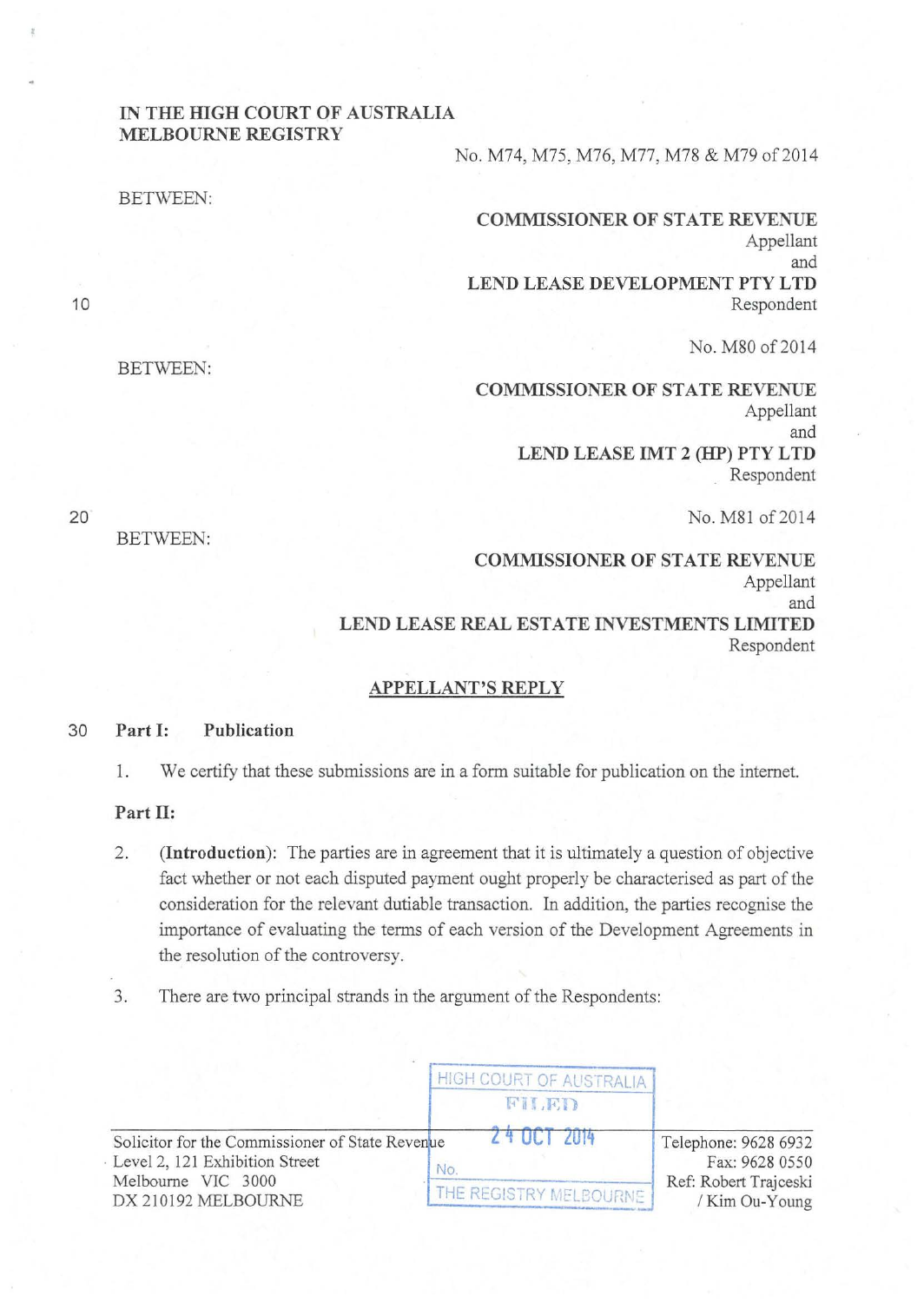- (a) first, the Respondents contend that, for LLD, the *"core obligation"*<sup>1</sup>and the *''primary obligation"<sup>2</sup>*under the Development Agreement was to *"design and construct the Developer's Project and to carry out the Works*"<sup>3</sup>;
- (b) second, in that circumstance, the Respondents contend that the respective disputed payments were made "for" or "in return for" VicUrban undertaking the infrastructure works, the gasworks remediation and the artworks, and also, more generally, for LLD to obtain rights to carry out the Developer's Project and to derive profits from so doing4.
- 4. By focusing on LLD's design and construction obligations under the Development Agreement, and describing them as the "core" or "primary" subject matter of the Development Agreement, the Respondents seek to cast the transfers of the land as but small and discrete components of a much wider commercial relationship whose true focus lay elsewhere.
- 5. **(Duties Act, s 20(l)(a)):** s 20(l)(a) requires identification of consideration for the transfer of each parcel of land, but the approach of the Respondents proceeds on the premise that, in situations involving interdependent rights and obligations, the statutory question is to be approached by identifying the various "matters" dealt with by the contract and attaching payments made on that basis.<sup>5</sup> That approach departs from the statutory question posed by s  $20(1)(a)$  of the Act and repeats the *Bambro*-related error that informed Tate JA's reasoning below.<sup>6</sup>
- 6. The consideration for a transfer is what "moves" the transfer<sup>7</sup>; and that requires an evaluation both of what the Respondents obtained, and what they gave (in the form of money or promises).<sup>8</sup> What the Respondents obtained was land. VicUrban contracted (in the Development Agreement) to transfer title to the several parcels of land. Without

2

20

10

 $\mathbf{1}$ Respondents' submissions at [5(a)].

<sup>2</sup>  Respondents' submissions at [7].

<sup>3</sup>  Respondents' submissions at [7].

<sup>4</sup>  Respondents' submissions at [14(b)]. See also Respondents' submissions at [9], [45], [47].

<sup>5</sup> Respondents' submissions at [9], [14(b)], [19], [45] and [47]. In relation to the submission at [19], it should be recalled that s 25 does not apply in this case where each dutiable transaction (being the transfer of title) does not also "relate to" property that is not dutiable property.

 $\boldsymbol{6}$ The Respondents point to s 261 of the Act as justifying the continued application of the *Bambro*  **approach notwithstanding that the Act now relevantly levies duties on transactions. Section 261 is a**  section necessitated by the residual application of the Act to certain instruments, eg pre-2004 mortgages (s 148) and instruments declaring a trust over Victorian property which is not dutiable property (s 37(1)). See also provisions such as ss 241-246 levying duty on written documents in connection with the sale of cattle, sheep, goats and pigs, and also Chapter 8 duties on policies of insurance. Cf s 7(1) which relevantly imposes duty on certain transfers and transactions, and to which s 261 has no application.

 $\overline{7}$ *Archibald Howie* at 152.3 (per Dixon J); *Dick Smith* at [75] 519 (per Gummow, Kirby and Hayne JJ). Contrary to the Respondents' submissions (at [34]), to ask what the vendor required in order to transfer title (in accordance with the majority reasoning in *Dick Smith)* does not entail mixing up considerations **of motive or economic consequences, contrary to** *Davis Investments Pty Ltd v Commissioner of Stamp Duties (NSW)* (1958) 100 CLR 392 *(Davis).* 

 $\bf 8$ Contrary to the Respondents' submissions at [l4(c)], the Appellant does not contend for an analysis of subjective motives, but instead contends that the question of what moved the transfer (including the question of what the Vendor required in order to pass title) is to be assessed by an objective analysis.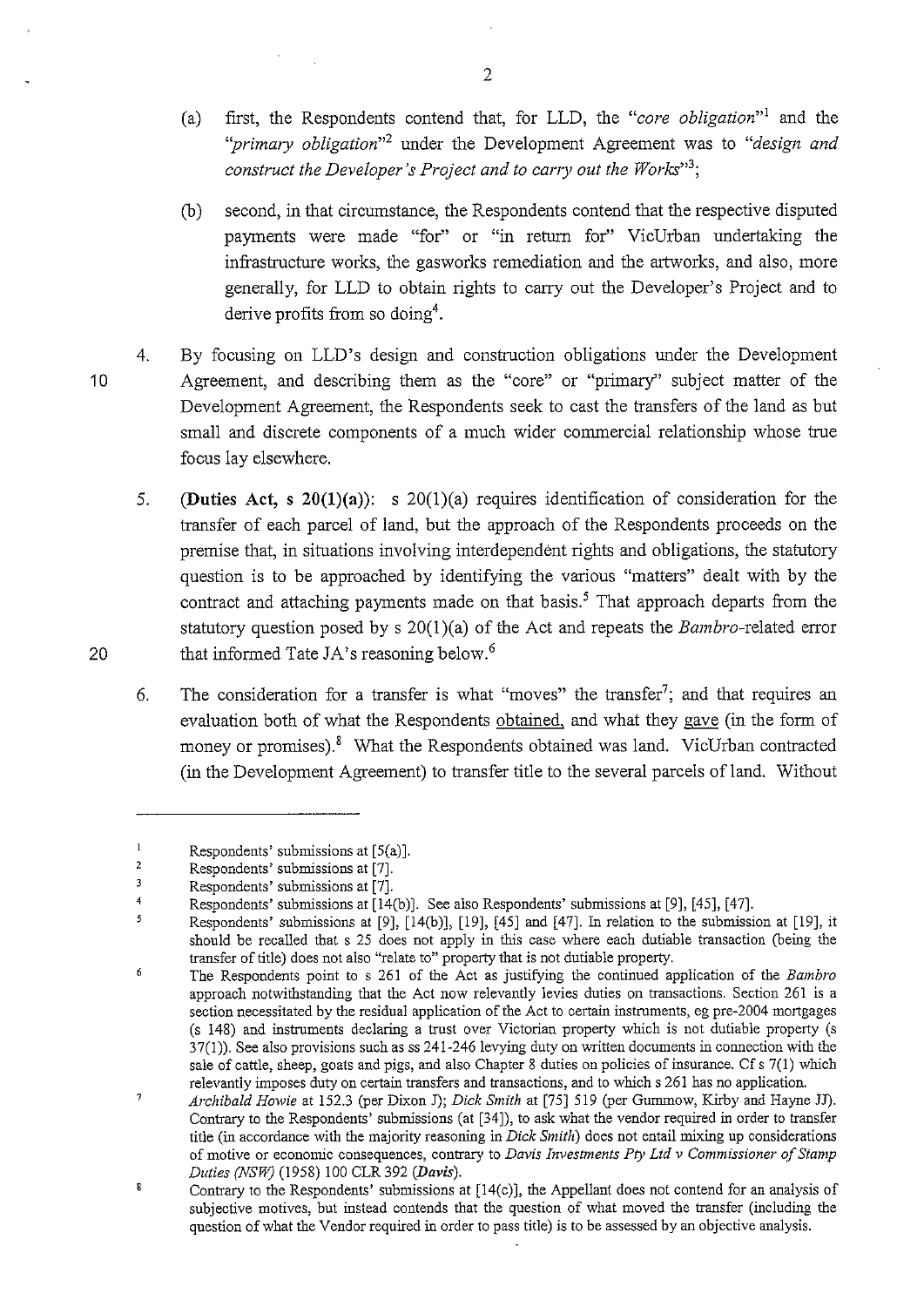the land, the Respondents would have had nothing to develop and then sell. They obtained no benefit from the external infrastructure works, the remediation works or the artwork capable of being divorced from the transfer of land to them.

7. The Respondents contend that the payments in issue were "distinct from the obligation to pay for the transfer of the undeveloped land comprising each Stage"<sup>9</sup> , and the Respondents in consequence contend that the payments in issue were "for" other things. Those other things had no meaning, value or relevance to the Respondents outside of the acquisition of the parcels of land for development purposes. The Respondents' contention that the payments were "for" other things is but a conclusionary assertion. 10 Moreover, they make that assertion without undetiaking a careful analysis of the whole of the Development Agreement. The Appellant says that to identify the consideration moving the transfer there necessarily must be such an analysis.

8. And so, turning to the Development Agreement, what did the Respondents give; and what did VicUrban receive?<sup>10</sup>

- 9. The answer, in substance, is that the Respondents gave (and VicUrban received) all of the payments provided for by cl 4.7 of the Development Agreement. The Stage Land Payment (the "price" specified in each Land Sale Contract) was merely part of the *first instalment* of what VicUrban was entitled to receive under cl 4.7. Clause 4.7 of the 2001 Development Agreement provided for LLD to make the first set of payments "on 20 or before" each Stage Release Date, the second set of payments after the Initial Reconciliation Date, the third set of payments two years after Stage Practical Completion. None of those payments was any less consideration moving the transfer for being contingent, for being payable after title passed, or for being calculated by reference to the Actual Gross Proceeds of Sale realised by the Respondents. (Clause 4. 7 of the 2006 and 2008 Development Agreements operates in a like manner, but in each case provides for a further set of payments on the Interim Reconciliation Date.)
- 10. Focusing on the Land Sale Contracts permits the Respondents to side step clause 4.1 (giving LLD the right to call for title) and clause 4.7 (identifying the payments LLD was required to make). The Respondents do not accept that the consideration for the 30 transfer of each title was the series of payments set out in clause 4.7, referring instead to the "price" recorded in each Land Sale Contract. This dichotomy is the true crux of the controversy.
	- 11. **(Duties Act, s 20(l)(b)):** As a matter of statutory construction, the Respondents contend that:

3

 $\mathfrak{g}$ At [14(b)).

<sup>10</sup>  Eg, in *Collector of Stamp Revenue v Arrowtown Assets Ltd* (Court of Final Appeal of the Hong Kong Special Administrative Region, 4 December 2003) at [91]-[92], Lord Millett NPJ (with whom Li CJ, and Bokhary, Chan and Ribeiro PJJ agreed) applied the analysis of the majority in *Shop and Store Developments Ltd v Commissioners of Inland Revenue* [1967] AC 472 in identifying the consideration to be that which Shiu Wing (the vendor) "got for the Development Land".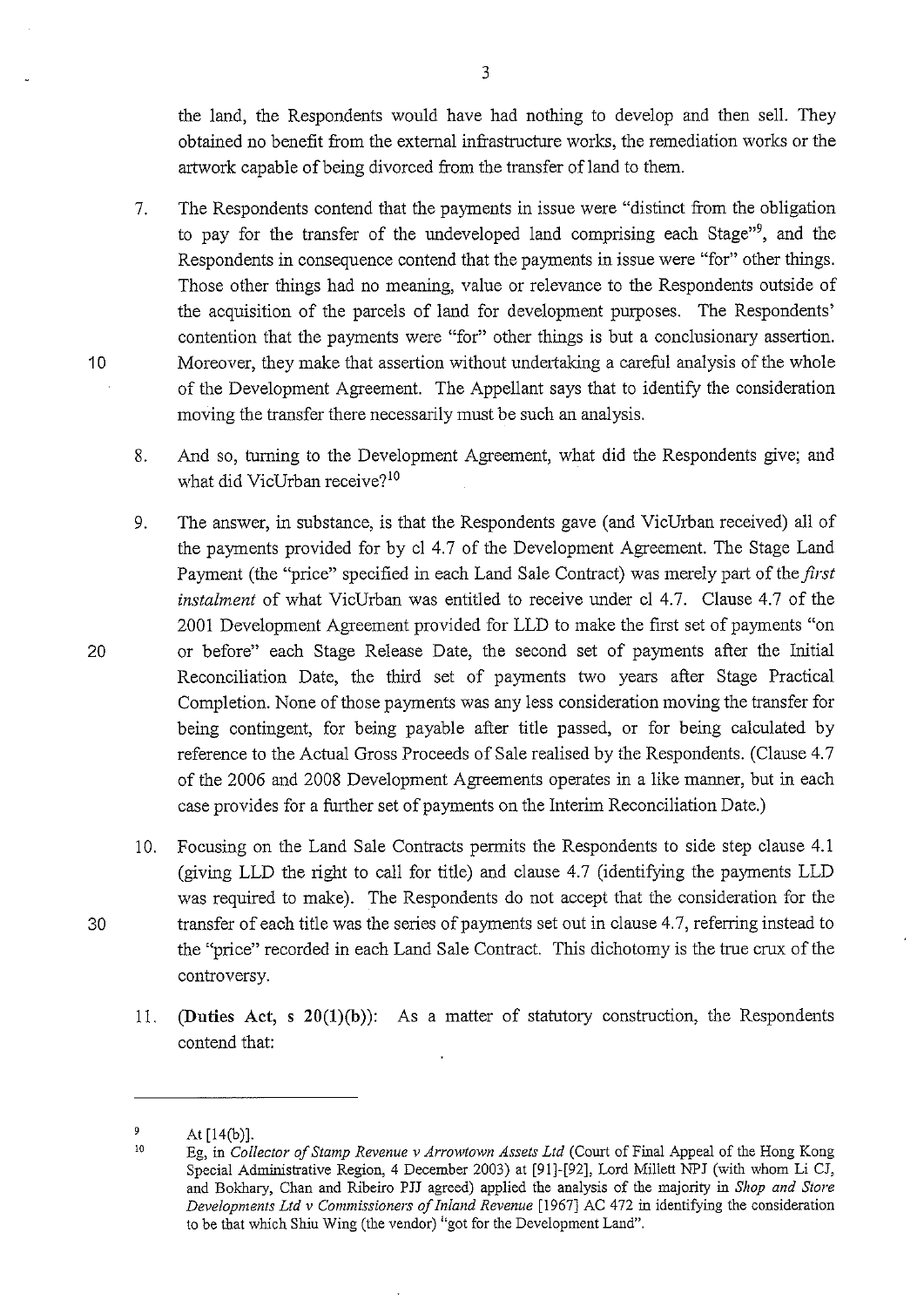- (a) for the purposes of s  $20(1)(a)$  of the Act, the presence of s  $20(1)(b)$  "implicitly recognises" that the consideration for a dutiable transaction is *prima facie*  determined by the parties;  $11$
- (b) further, the use of unencumbered value as a comparator "also shows" that the focus is on the nature of the dutiable property in its condition at the time of the  $transfer<sup>12</sup>;$
- (c) applying s 20(1) to each Transfer of Land, the "sole objective" of the provision (and not merely sub-section (b)) is to identify the "value" of the fee simple estate "in undeveloped land" that VicUrban transferred to the relevant Respondent<sup>13</sup>.
- 10 12. Each of these contentions should be rejected. When duty is assessed on the basis of  $s 20(1)(a)$ , the analysis of what consideration passed for a transfer cannot be informed by an analysis of the unencumbered value of the property transferred. There is no basis for the Respondents' approach which construes "consideration" in s  $20(1)(a)$  by reference to notions of "value".
	- 13. (The issue of valuation): On the topic of valuations, one further matter requires a response. At [17], the Respondents says that:
		- (a) the Appellant has not disputed any of the valuations (the *first valuation contention);* and
- (b) it was not in dispute below that the unencumbered value of the land transferred 20 was substantially less than the consideration sought to be assessed by the Appellant (the *second valuation contention).* 
	- 14. The Appellant did not, and does not now seek to, assess duty under the unencumbered value limb of  $s \ 20(1)$  (ie under  $s \ 20(1)(b)$ ). The first valuation contention is thus inapposite. There has never been an occasion for the valuations to be "disputed".
	- 15. Next, in order to evaluate the second valuation contention, it is necessary to look at the valuations obtained. Each of the seven valuations is contained in the Appeal Book<sup>14</sup>. The valuation for Dock 5 is illustrative<sup>15</sup>. The valuer was instructed to assume that the contributions (here in issue) were financial encumbrances on the land<sup>16</sup>. And so, the

II Respondents' submissions at [23].

<sup>12</sup>  Respondents' submissions at [23].

iJ Respondents' submissions at [20). The Respondents again and again say that the land as transferred is undeveloped – see at  $[6(a)]$ ,  $[20]$ ,  $[33]$ ,  $[46]$ ,  $[49(d)]$ ,  $[50]$  – but why is it suggested (repeatedly) that the state of development of the land informs the construction, or application, of s  $20(1)(a)$  of the Duties Act? Under the Act, duty is levied on the transfer of an "estate in fee simple".

<sup>14</sup>  Dock 5 valuation AB3 at 1294; Mosaic valuation AB4 at 1429; C3/C4 valuation (conducted on an improved site value basis) AB4 at 1522; ClO valuation AB4 at 1679; C9 valuation AB5 at 2072; V4 valuation AB6 at 2276. \$3,717,000 is 63% of the valuation of \$5,900,000; V5 valuation AB7 at 2715.

<sup>15</sup>  AB3 at 1288- 1306.

<sup>16</sup> AB3 at 1306; 1291; 1293. *A fortiori,* in later valuations the valuer was told to assume not only the deduction, but also an arbitrary all in cost; see, for example, the C9 valuation at AB5: 2061. It may be